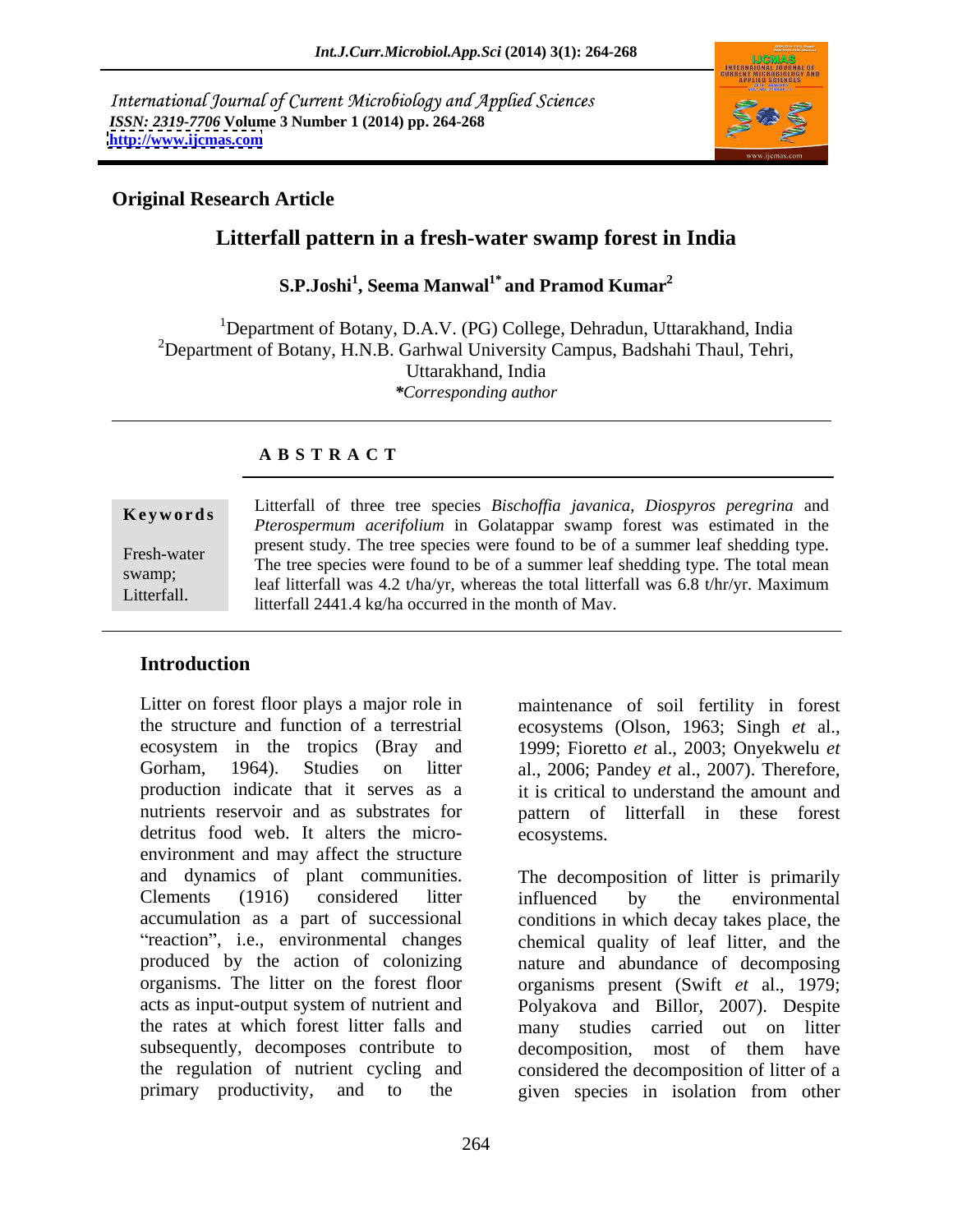species in one forest stand in subtropical seasons. The mean monthly maximum and forest ecosystems (Rai and Proctor, 1986; Adams and Angradi, 1996; period were recorded as 36.6<sup>o</sup>C and 6.3<sup>o</sup>C Sundarapandian and Swamy, 1999). Litter respectively. November to February is a decay of each species present has the potential to be affected by the presence of year 2011 was recorded 1956.70 mm. The litters from coexisting plant species. soil of the area is silty loam to sandy loam.

In India estimation of annual leaf litter in deciduous and evergreen forests have been reported by Puri (1953) Singh (1968), Subba Rao *et* al., (1972), Pandey and

Litter production in swamps has reported ground by making one square meter from various other countries (Carter *et* al., permanent quadrates. The quadrates were 1973; Conner and Day, 1976; made permanent by enclosing the area Mullholland, 1979; Brinson *et* al., 1980; using nylon thread to last throughout the Gomez and Day, 1982), but such studies study period. The litter was collected at from India are rare (Ghildiyal and the end of every month and then dried to Srivastava, 1992). The present paper deals constant weigh at 80°C. Each component with the annual litter production pattern of of the oven dried litter was weighed for the three plant species at Golatappar swamp forest, Dehradun (India).

## **Study Site and Climate**

Golatappar swamp near Khiri village, the 6864 kg/ha (Table 1). Least litterfall study area lies at  $30^{\circ}$  06' North Latitude occurred in the month of November (99.6) and 78<sup>o</sup>19' East Longitude at an elevation (kg/ha) and maximum in May (2441.4) and 78°19' East Longitude at an elevation of 370 meters 35 km to the east of kg/ha). Maximum leaf litter, twig litter and Dehradun. The study site is a 7b forest bark litter all recorded in the month of block of Barkot range of the Eastern May were 1497.6 kg/ha, 669.6 kg/ha and Forest Division of Dehradun. The forest 274.2 kg/ha respectively. Minimum leaf has a dominance of *Bischoffia javanica*, litter was 46.4 kg/ha in November; *Diospyros peregrina* and *Pterospermum acerifolium* species. The study area is occurred in the month of September. Of biotically disturbed due to villagers the total litter, leaf litter contributed 64.8%

The climate of the region is typical monsoonic with three well-defined

minimum temperatures during the study  $\rm ^{o}\overline{C}$  and 6.3 $\rm ^{o}\overline{C}$  $\overline{C}$ relatively dry period. Annual rainfall in the The Ph of the soil ranged in between 6.7 to 7.5.

# **Materials and Methods**

Singh (1981), Garg and Vyas (1971), Studies were carried out in a fenced plot of Singh and Ramkrishnan (1982), Raizada 200m x 200m from January 2011 to and Srivastava (1986), Rai and Procter December 2011 using the ground sampling (1986). method (Newbold, 1967). Litter was collected at monthly intervals from the <sup>o</sup>C. Each component each species.

## **Results and Discussion**

The present study was conducted in three species during the study period was coming for their fuel and fodder needs. (4236 kg/ha/yr), twig litter contributed The total annual litterfall recorded for the whereas minimum bark litter (16.4 kg/ha) 24.2% (1806 kg/ha/yr) and the bark litter contributed only 11.0% (822 kg/ha/yr).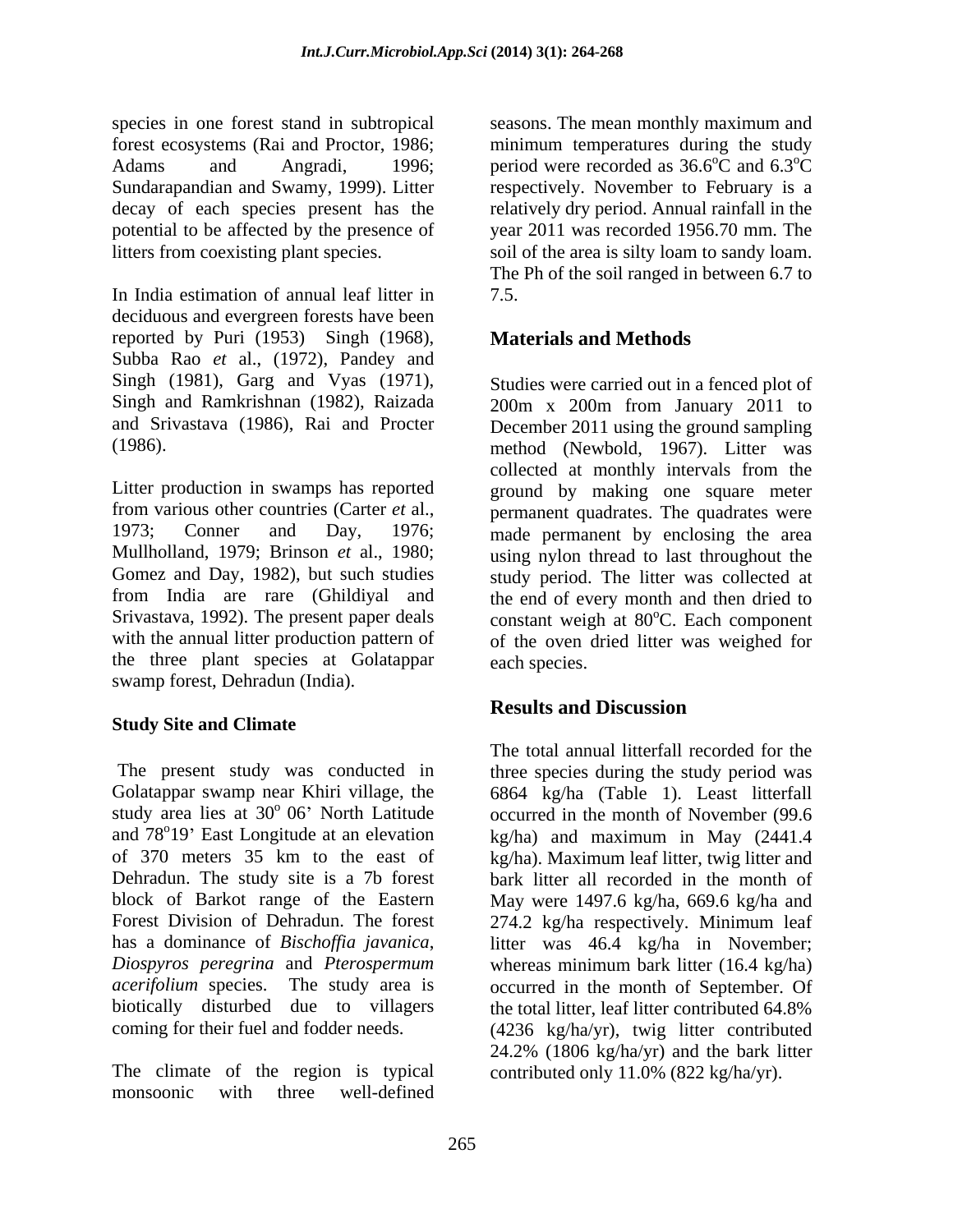| Month          |        | <b>Leaf litter</b> | <b>Twig litter</b> |           | <b>Bark litter</b> | <b>Total litter</b>  |
|----------------|--------|--------------------|--------------------|-----------|--------------------|----------------------|
| January        | 145.4  | $\pm$ 5.6          | 62.6               | $\pm$ 1.2 | 34.0               | 242.0<br>$\pm$ 1.8   |
| February       | 264.6  | $\pm$ 11.8         | 85.4               | $\pm$ 4.6 | 44.4               | 394.4<br>$\pm$ 1.2   |
| March          | 336.4  | $\pm$ 23.4         | 90.0               | $\pm$ 3.6 | 54.6               | $\pm 7.2$<br>481.0   |
| April          | 64.2   | $\pm$ 41.8         | 232.4              | $\pm$ 4.8 | 106.6              | 403.2<br>$\pm$ 4.8   |
| May            | 1497.6 | $\pm$ 52.4         | 669.6              | $\pm$ 8.6 | 274.2              | 2441.4<br>$+9.9$     |
| June           | 840.0  | $\pm$ 56.4         | 300.6              | 27.6      | 100.4              | 1241.0<br>$\pm$ 4.6  |
| July           | 428.2  | $\pm$ 37.0         | 137.4              | $\pm$ 4.6 | 74.4<br>$\sim$     | 640.0<br>$\pm$ 9.2   |
| August         | 209.4  | $-24.6$            | 64.2               | $\pm$ 3.6 | 44.6               | 318.2<br>$\pm$ 4.6   |
| September      | 170.2  | $\pm$ 13.4         | 52.6               | $\pm 7.8$ | 16.4               | 239.2<br>2.2         |
| October        | 76.0   | $\pm$ 4.2          | 40.2               | $\pm$ 5.8 | 25.6               | 141.8<br>$\cdot$ 2.6 |
| November       | 46.4   | $\pm$ 7.2          | 28.4               | $\pm$ 2.6 | 24.8               | 99.6<br>$\pm$ 4.2    |
| December       | 157.6  | $\pm$ 4.6          | 42.6               | $\pm$ 2.2 | 22.0               | 222.2<br>$\pm$ 3.3   |
| <b>Average</b> | 353.0  |                    | 150.5              |           | 68.5               | 572.0                |
| <b>Total</b>   | 4236.0 |                    | 1806.0             |           | 822.0              | 6864.0               |

**Table.1** Total monthly litter production (kg/ha) in Golatappar swamp forest

**Table.2** Annual Litter production in some of the important swamps of the world.

| <b>Swamp/Community</b>                      | <b>Litter production</b><br>(t/ha/yr) | <b>Authority</b>                   |
|---------------------------------------------|---------------------------------------|------------------------------------|
| Flowing water flood plain forest:           |                                       |                                    |
| -Cypress swamp and Eusteries, South Florida | 7.56                                  | Carter <i>et</i> al., (1973)       |
| -Louisiana swamp:                           |                                       |                                    |
| i) Bottom land hardwood                     | 5.7                                   | Conner and Day (1976)              |
| ii) Cypress tupelo stand                    | 6.2                                   | Conner and Day (1976)              |
| -Small stream swamp, North California       | 6.04                                  | Mulholland (1979)                  |
| -Riverine forest, Central Amazonia          | 6.4                                   | Franken et al., (1979)             |
| -Alluvial swamp, North Carolina             | 6.42                                  | Brinson et al., $(1980)$           |
| B. Still water swamp:                       |                                       |                                    |
| -Cypress forest of Okefenoke swamp, Georgia | 3.28                                  | Schlesinger (1978)                 |
| -Cypress dome of North Florida              | 4.75                                  | Odum and Ewel (1979)               |
| -Dismal swamp, Virginia                     |                                       |                                    |
| i) Cypress community                        | 5.28                                  | Gomez and Day (1982)               |
| ii) Maple-gun community                     | 5.36                                  | Gomez and Day (1982)               |
| iii) Cedar community                        | 5.06                                  | Gomez and Day (1982)               |
| iv) Mixed comminuty                         | 4.55                                  | Gomez and Day (1982)               |
| -Tropical fresh-water swamp, Rhishikesh     | 8.1                                   | Ghildiyal and<br>Srivastava (1986) |
| -Tropical fresh-water swamp, Golatappar     | 6.8                                   | Present study                      |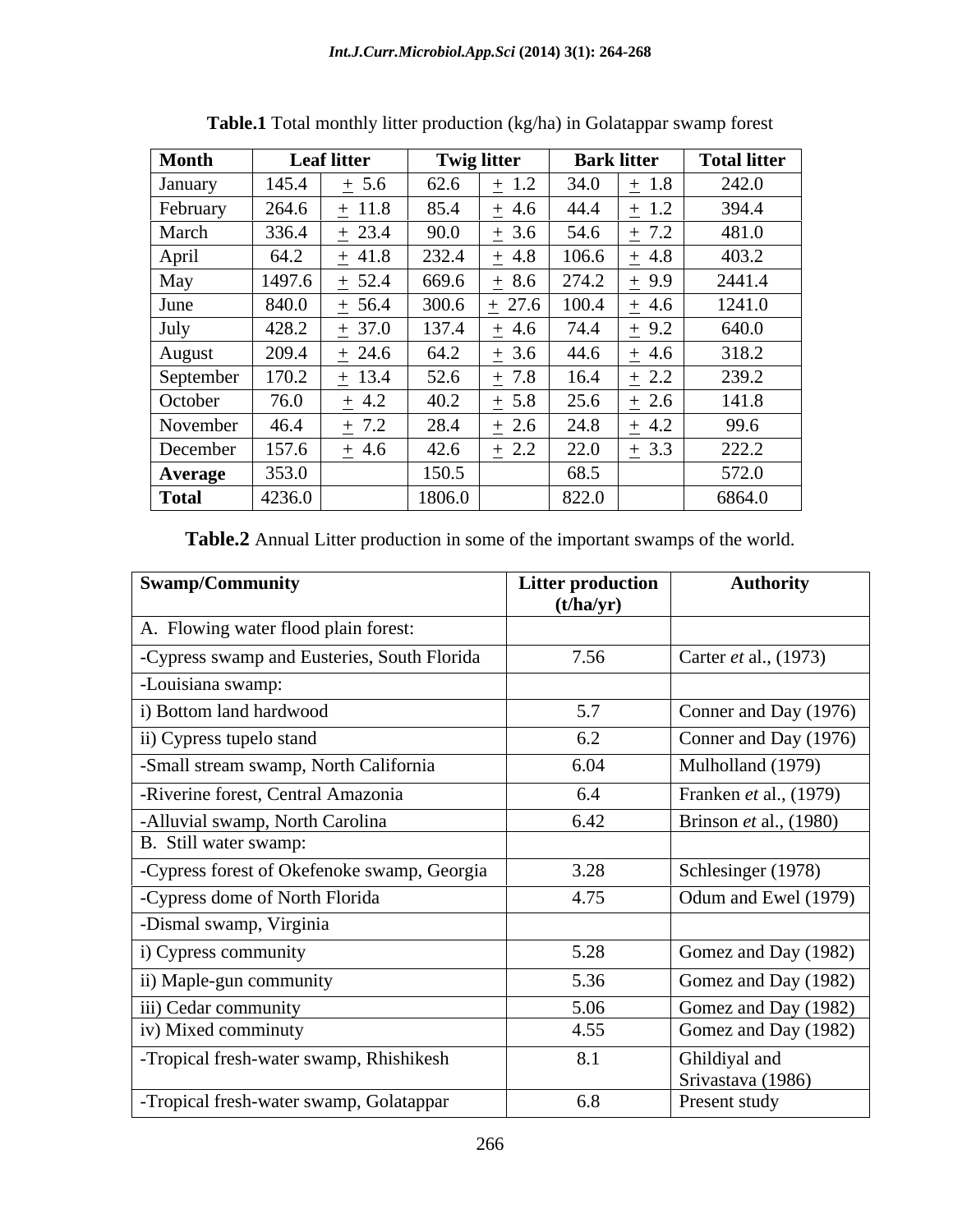The total annual litter production References estimated for three species in Golatappar swamp forest was 6.8 t/ha/yr. Bray and Adams, M.B., T.R. Angradi, 1996. Gorham (1964), reported 6.4 t/ha/yr<br>litterfall for warm temperate region lying<br>hardwood leaf litter in the Fernow wholelitterfall for warm temperate region lying between 30 to 40 in Northern latitudes. The present investigation, therefore, is in agreement with the finding of Bray and Gorham (1964). In the present study, leaf  $\frac{2!}{2!}$  101-157. litter contributed 64.8% of the total litter. This is also supported by Bray and Gorham (1964) who showed that leaf litter contributed roughly 70% of the total litter. There was only one distinct peak of litterfall in the month of May. A second indistinct peak was observed in the month of December (Table 1)Such observation have also been made by Laudelot and Mayar (1954) in a young secondary forest and Gomez and Day (1982) in Dismal swamp and Ghildiyal and Srivastava (1992) in Manu swamp. The increases in leaf fall due to drought conditions have also been reported by Pool (1913) and Raizada and Srivastava (1986). Pattern of litterfall in this study was comparable with other results in subtropical forest in a Louisiana swamp. Amer. J. Bot. ecosystems (Zhang *et* al., 1993; Sundarapandian and Swamy, 1999;<br>and litter decomposition in a low

Litter production in some of the important Garg, R.K. and L.N. Vyas, 1971. Litter swamps of the world is shown in Table 2. The present findings resemble to that of Conner and Day (1976), Odum and Ewel (1979) and Gomez and Day (1982). However, in various other swamps litter production of 5 t ha<sup>-1</sup>yr<sup>-1</sup> been reported. Ghildiyal and Srivastava (1992) have also been reported 8.1 t ha<sup>-1</sup>yr<sup>-1</sup> annual litter production in Manu swamp located in Rishikesh. These values are greater than those found in this study. This is probably  $\frac{\text{Disms}}{1321}$ due to the history of litter removal by

# **References**

- Adams, M.B., T.R. Angradi, 1996. Decomposition and nutrient dynamics of hardwood leaf litter in the Fernow whole watershed acidification experiment. Forest Ecology Management. 83, 61–69.
- Bray J.R., E . Gorham, 1964. Litter production in the forests of the world. Adv. Ecol. Res. 2: 101 157.
- Brinson M.M., H.D. Bradshaw, R.N., Holmes and J.B. Elkins, 1980. Litterfall, steamflow and throughfall nutrients fluxes in an alluvial swamp forest. Forest Ecology. 61(4): 827-835.
- Carter, M.R., L.A. Burns, T.R. Cavinder, K.R. Dugger, P.L. Pore, D.H. Hicks, H.L. Revells and T.W. Schmidt, 1973. Ecosystem analysis of the Big Cypress swamp and estuaries. National Technical Informations Service, United States Development of Commerce, Springfield, Virginia, USA.
- Clemints, F.E., 1916. Plant succession: an analysis of development of vegetation. Carnegie Institute of Washington, D.C. publication.242.
- Conner, W.H. and J.W. Day, 1976. Productivity and composition of a bald Cypress water tupelo site and a bottem land hardwood site 63:1354-1364.
- Pandey *et* al., 2007). **Example 2008** and the decomposition in a 15W mediterranean shrubland. Biol. Fertil. Soil. Fioretto, A., Papa, S., Fuggi, A., 2003. Litterfall and litter decomposition in a low 39, 37 44.
	- production in deciduous forests near Udaipur (Rajasthan), India. 131-135. In: F.B. Golley and E. Medina's (eds). Tropical Ecology Systems.
	- $\frac{1}{1}$  he can repeated that production in a sub-tropical itemyr been reported. water swamp at Rishikesh, India. Tropical  $\frac{1}{2}$  heap reported  $^{-1}$ yr<sup>-1</sup> annual litter K.P. Singh and J.S. Singh) P.P. 461-467. Ghildiyal, H.C. and M.M. Srivastava, 1992. Litter production in a sub-tropical fresh- Ecosystems, Ecology and Management (Ed.
		- Gomez, M. Marta and F.P. Day, 1982. Litter nutrient content and production in the Great Dismal Swamp. Amer.J. Bot. 69(8): 1314- 1321.
- villagers in the area. comptes rendus due recongres. International Laudelot, H. and J. Meyer, 1954. Actes at de la science du sal. 9. 267-272. Les cycles d' elements mineraux et de matiere